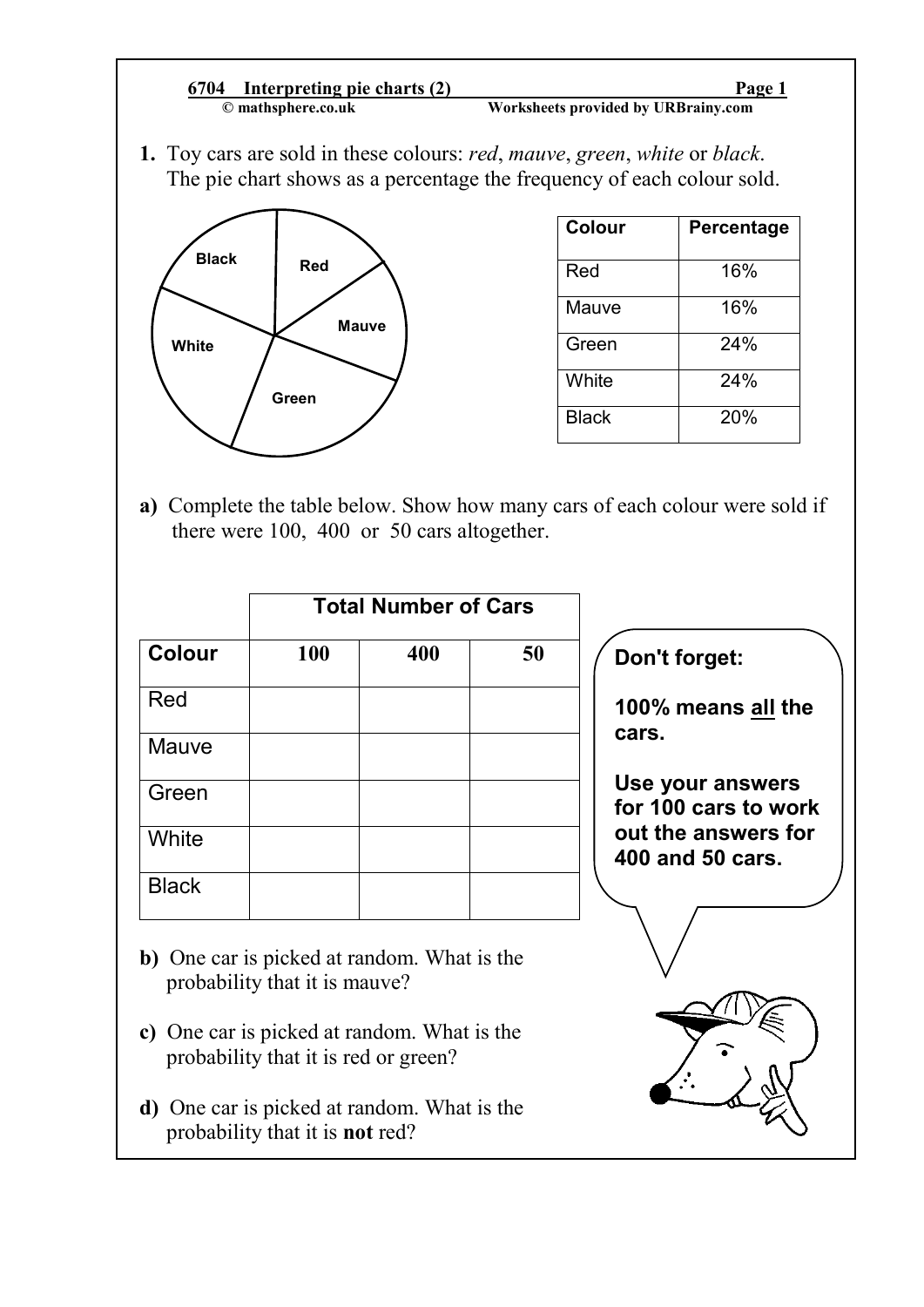## **© mathsphere.co.uk Worksheets provided by URBrainy.com 6704 Interpreting pie charts (2) Page 2**

**1.** A school shop sold the following items: *pens, pencils, rulers, erasers* and *protractors*.

The pie chart shows as a percentage the frequency of each item sold.



| <b>Item</b>    | Percentage |
|----------------|------------|
| Pens           | 18%        |
| Pencils        | 20%        |
| <b>Rulers</b>  | 30%        |
| <b>Erasers</b> | 16%        |
| Protractors    | 16%        |

**a)** Complete the table below. Show how many of each item were sold if 100, 200 or 50 items were sold altogether.

|                    | <b>Total Number of items</b> |     |    |  |
|--------------------|------------------------------|-----|----|--|
| <b>Item</b>        | 100                          | 200 | 50 |  |
| Pens               |                              |     |    |  |
| <b>Pencils</b>     |                              |     |    |  |
| <b>Rulers</b>      |                              |     |    |  |
| <b>Erasers</b>     |                              |     |    |  |
| <b>Protractors</b> |                              |     |    |  |

- 
- **b)** One item is picked at random. What is the probability that it is a ruler?
- **c)** One item is picked at random. What is the probability that it is a pen or a pencil?
- **d)** One item is picked at random. What is the probability that it is **not** an eraser?

## **Don't forget:**

**100% means all the items.** 

**Use your answers for 100 items to work out the answers for 200 and 50 items.**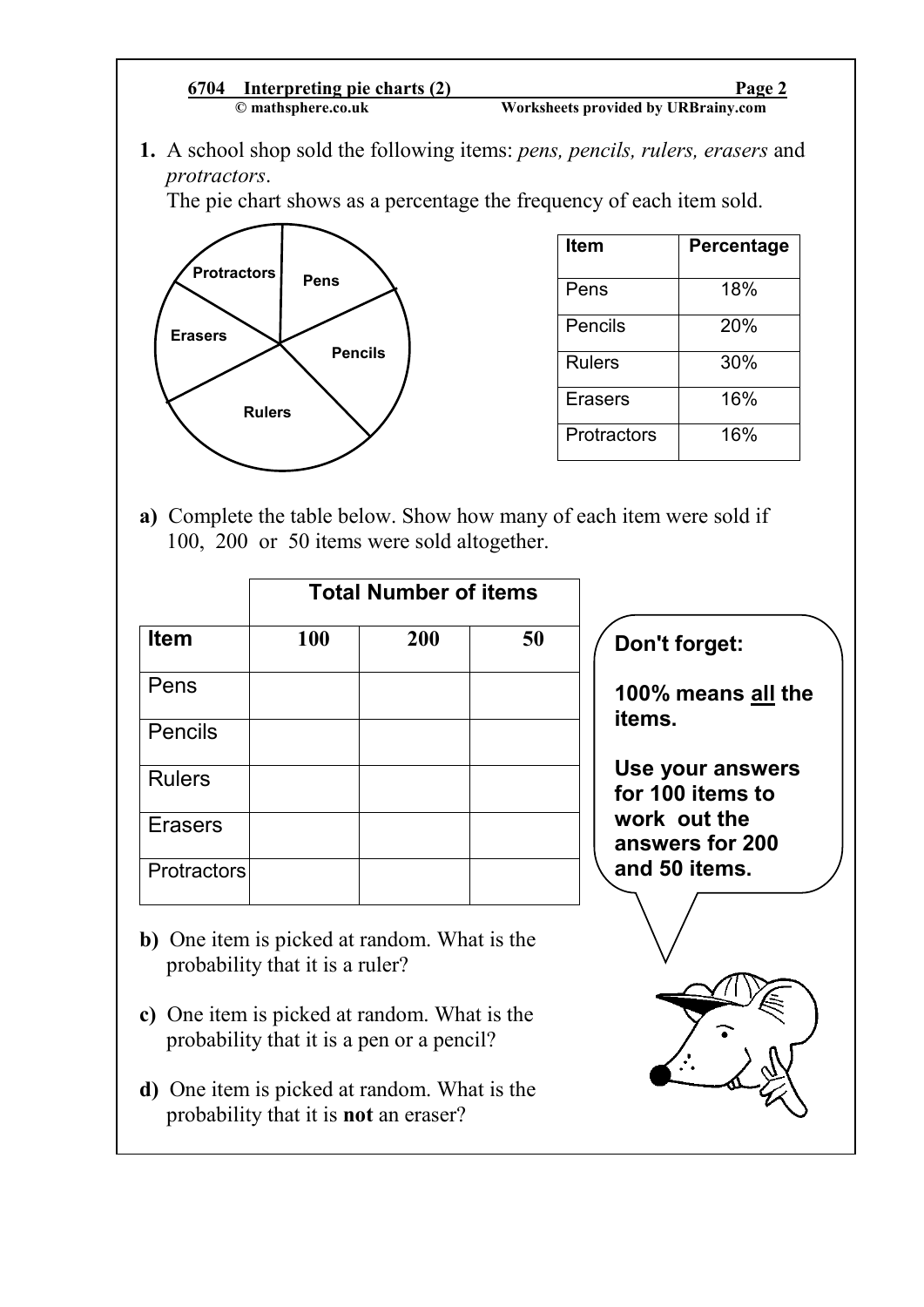## **© mathsphere.co.uk Worksheets provided by URBrainy.com 6704 Interpreting pie charts (2) Page 3**

**1.** Children come to school either on a *bicycle*, in a *car*, on a *bus*, by *train* or by *walking*. The pie chart shows as a percentage the number of children that use each method of transport.



| <b>Transport</b> | Percentage |
|------------------|------------|
| <b>Bicycle</b>   | 20%        |
| Car              | 12%        |
| Bus              | 24%        |
| Train            | 24%        |
| Walk             | 20%        |

**a)** Complete the table below. Show how many pupils used each method of transport if there were 200, 800 or 500 pupils altogether.

| <b>Total Number of Pupils</b> |     |     |                                                                                                                                                                                        |
|-------------------------------|-----|-----|----------------------------------------------------------------------------------------------------------------------------------------------------------------------------------------|
| 200                           | 800 | 500 | Don't forget:                                                                                                                                                                          |
|                               |     |     | 100% means all the                                                                                                                                                                     |
|                               |     |     | pupils.                                                                                                                                                                                |
|                               |     |     | Think about 100<br>children first to                                                                                                                                                   |
|                               |     |     | help you work out<br>the answers.                                                                                                                                                      |
|                               |     |     |                                                                                                                                                                                        |
|                               |     |     |                                                                                                                                                                                        |
|                               |     |     | b) One pupil is picked at random. What is the<br>probability that she walks to school?<br>c) One pupil is picked at random. What is the<br>probability that he comes by car or by bus? |

- pil is picked at random. What is the probability that he comes by car or by bus?
- **d)** One pupil is picked at random. What is the probability that she does **not** walk to school?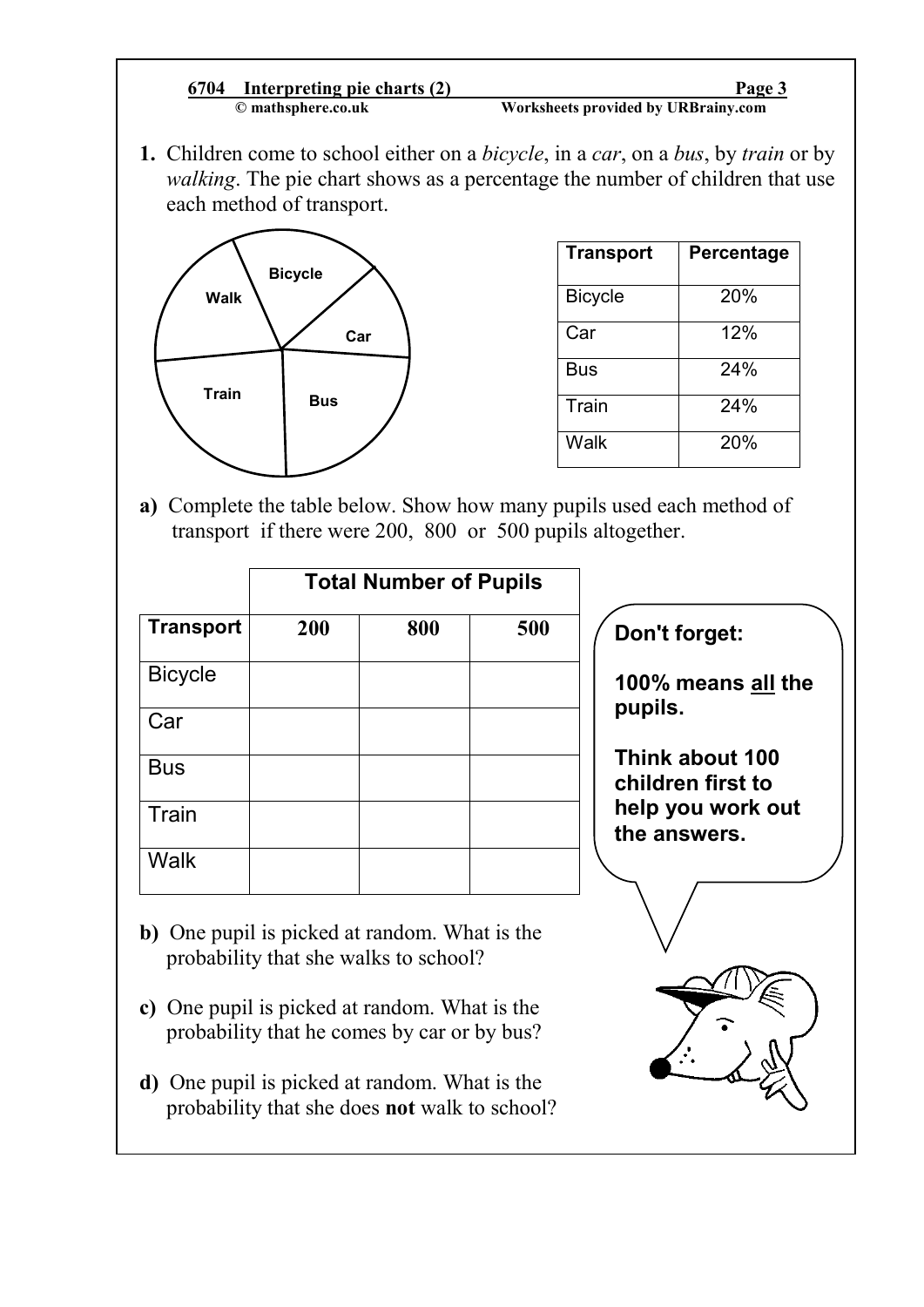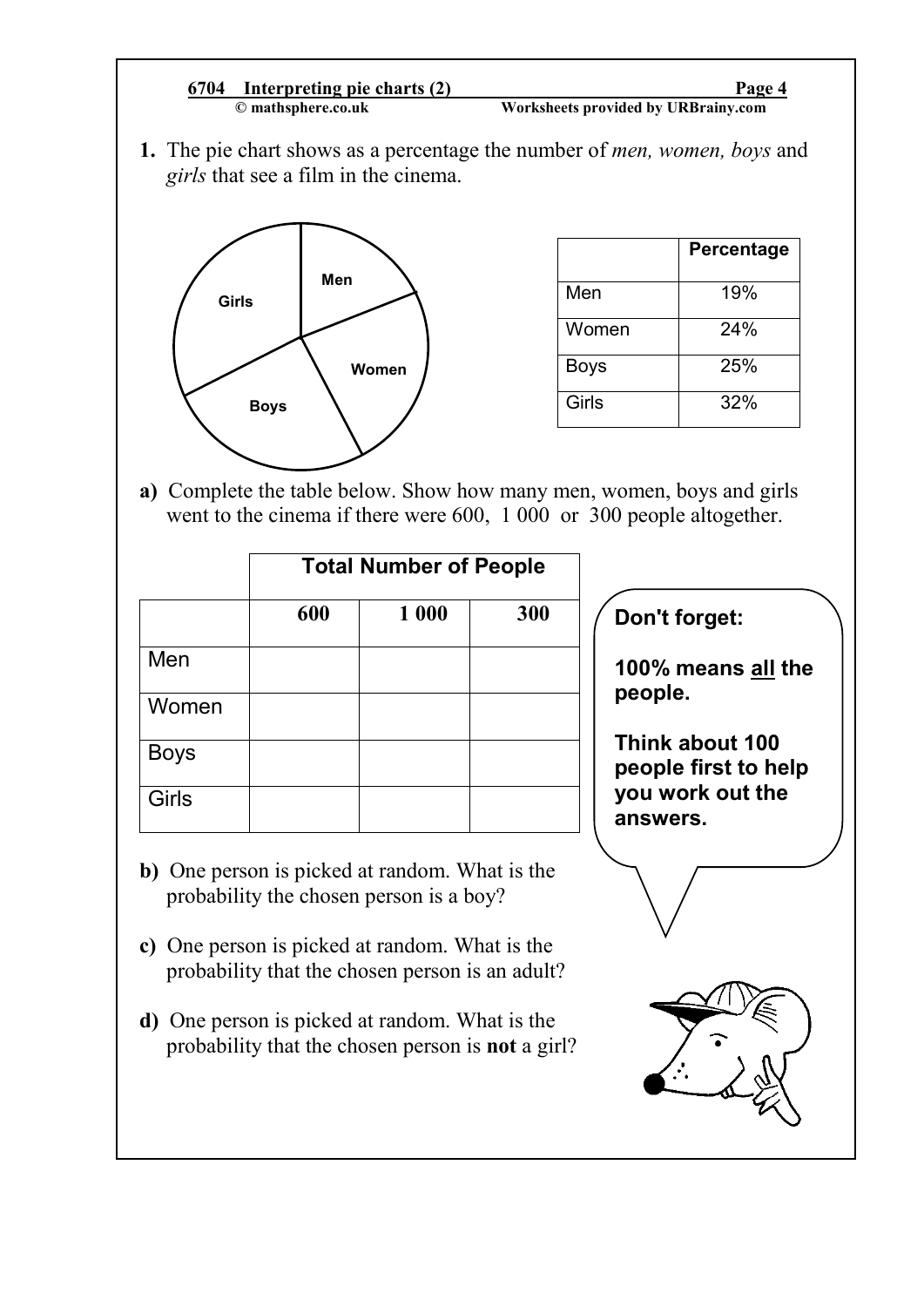|              | 6704 Interpreting pie charts (2)<br>© mathsphere.co.uk                                                                                                                                 | Page 5<br>Worksheets provided by URBrainy.com |  |
|--------------|----------------------------------------------------------------------------------------------------------------------------------------------------------------------------------------|-----------------------------------------------|--|
|              |                                                                                                                                                                                        | <b>Answers</b>                                |  |
| Page 1       |                                                                                                                                                                                        |                                               |  |
|              | 1. a) Red 16 64<br>8<br>$\bf{8}$<br>Mauve 16<br>64<br>96<br><b>12</b><br>Green<br>24<br>White 24<br>96<br><b>12</b><br>Black 20<br>80<br>10                                            |                                               |  |
|              | <b>b)</b> $\frac{16}{100}$ or $\frac{4}{25}$ or equivalent<br><b>c)</b> $\frac{40}{100}$ or $\frac{2}{5}$ or equivalent<br><b>d</b> ) $^{84}/_{100}$ or $^{21}/_{25}$ or equivalent    |                                               |  |
| Page 2       |                                                                                                                                                                                        |                                               |  |
|              | 18<br>9<br>1. a) Pens<br>36<br>Pencils<br>10<br>20<br>40<br>Rulers<br>30<br>- 60<br>15<br>32<br>$\overline{\mathbf{8}}$<br>Erasers<br>16<br>8<br>32<br>Protractors<br>16               |                                               |  |
|              | <b>b)</b> $\frac{30}{100}$ or $\frac{3}{10}$ or equivalent<br><b>c)</b> $\frac{38}{100}$ or $\frac{19}{100}$ or equivalent<br><b>d</b> ) $^{84}/_{100}$ or $^{21}/_{25}$ or equivalent |                                               |  |
| Page 3       |                                                                                                                                                                                        |                                               |  |
| 1.           | a) Bicycle 40<br><b>160</b><br><b>100</b><br>24<br>96<br>60<br>Car<br>48<br>192<br><b>Bus</b><br>120<br>192<br>120<br>48<br>Train<br>160<br>Walk<br>40<br><b>100</b>                   |                                               |  |
| $\mathbf{c}$ | <b>b</b> ) $\frac{20}{100}$ or $\frac{1}{5}$ or equivalent<br>$\frac{36}{100}$ or $\frac{9}{25}$ or equivalent<br>d) $^{80}/_{100}$ or $^{4}/_5$ or equivalent                         |                                               |  |
|              |                                                                                                                                                                                        |                                               |  |